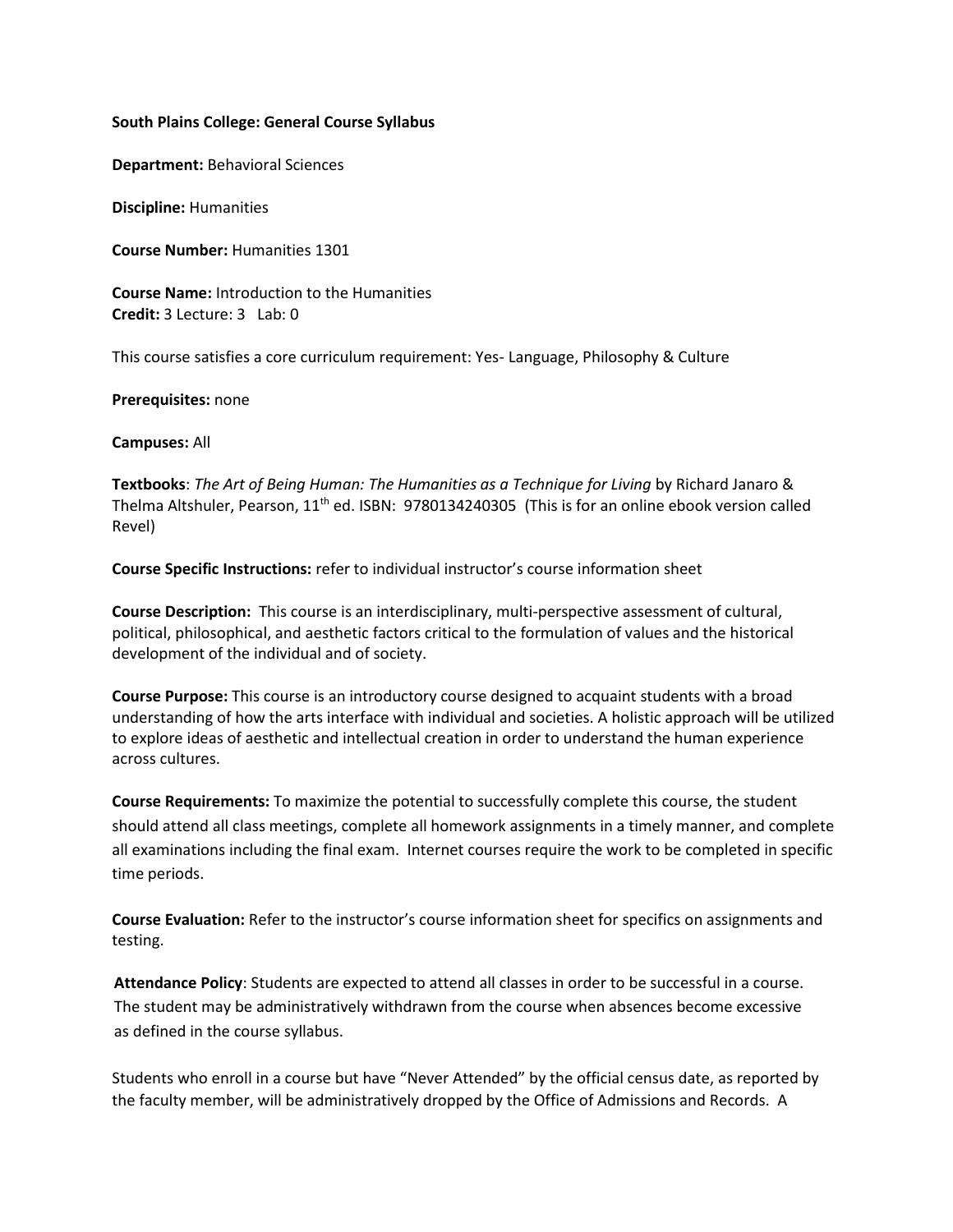student who does not meet the attendance requirements of a class as stated in the course syllabus and does not officially withdraw from that course by the official census date of the semester, may be administratively withdrawn from that course and receive a grade of "X" or "F" as determined by the instructor. Instructors are responsible for clearly stating their administrative drop policy in the course syllabus, and it is the student's responsibility to be aware of that policy.

It is the student's responsibility to verify administrative drops for excessive absences through MySPC using his or her student online account. If it is determined that a student is awarded financial aid for a class or classes in which the student never attended or participated, the financial aid award will be adjusted in accordance with the classes in which the student did attend/participate and the student will owe any balance resulting from the adjustment.

See instructor's Course Information Sheet for additions to the attendance policy.

**Disability Services Policy:** Students with disabilities, including but not limited to physical, psychiatric, or learning disabilities, who wish to request accommodations in this class should notify the Disability Services Office early in the semester so that the appropriate arrangements may be made. In accordance with federal law, a student requesting accommodations must provide acceptable documentation of his/her disability to the Disability Services Office. For more information, call or visit the Disability Services Office at Levelland Student Health & Wellness Center 806-716-2577, Reese Center (also covers ATC) Building 8: 806-716-4675, Plainview Center Main Office: 806-716-4302 or 806-296-9611, or the Health and Wellness main number at 806-716-2529. See *South Plains College General Catalog 20152016*, pages 53 and 54 for more information.

**Academic Integrity Policy:** It is the aim of the faculty of South Plains College to foster a spirit of complete honesty and a high standard of integrity. The attempt of any student to present as his or her own any work which he or she has not honestly per- formed is regarded by the faculty and administration as a most serious offense and renders the offender liable to serious consequences, possibly suspension.

• **Cheating:** Dishonesty of any kind on examinations or on written assignments, illegal possession of examinations, the use of unauthorized notes during an examination, obtaining information during an examination from the text- book or from the examination paper of another student, assisting others to cheat, alteration of grade records, illegal entry or unauthorized presence in an office are examples of cheating. Complete honesty is required of the student in the presentation of any and all phases of course work. This applies to quizzes of what- ever length, as well as to final examinations, to daily reports and to term papers.

**Plagiarism:** Offering the work of another as one's own, without proper acknowledgment, is plagiarism; therefore, any student who fails to give credit for quotations or essentially identifiable expression of material taken from books, Internet resources, encyclopedias, magazines and other reference works, or from the themes, reports or other writings of a fellow student, is guilty of plagiarism.

See *South Plains College Student Guide 2017-2018*, pages 13 and 14 and *South Plains College General Catalog 2017-2018*, page 22.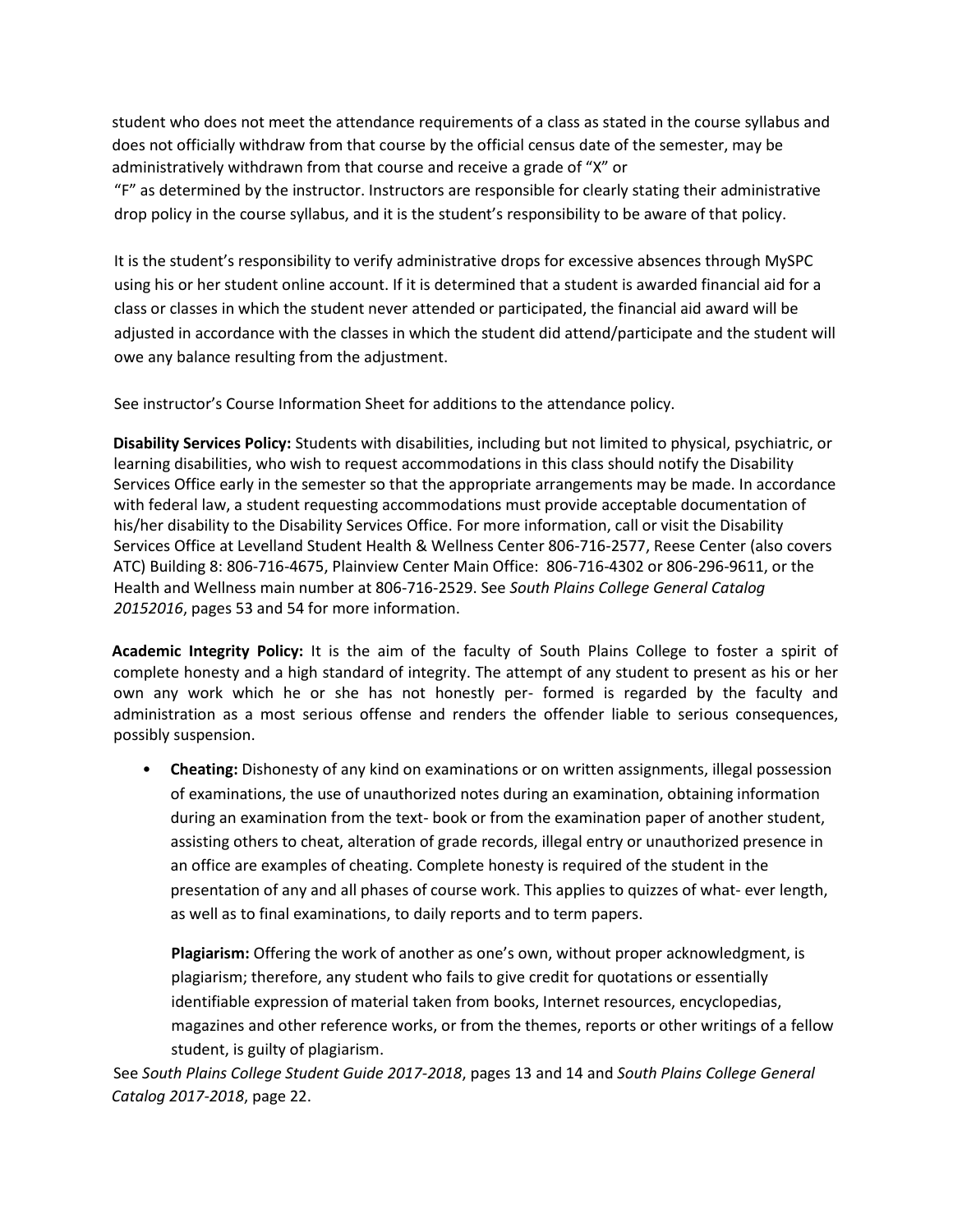See instructor's course information sheet for more information.

## **Student Conduct Policy:**

- Classroom Conduct: Failure to comply with lawful direction of a classroom teacher relative to maintaining good order is considered misconduct on the part of the student. Repeated violations of disrupting a class may result in the student being dropped from that course.
- See *South Plains College Student Guide 2017-2018*, pages 13 through 18 for full policy covering other areas of conduct including penalties for misconduct and procedures for disciplinary action.

**Equal Rights Policy:** All students are entitled to equal rights under the affirmative action and equal opportunity laws. Students are also protected against unjust or biased academic evaluation, but at the same time, they are responsible for maintaining standards of academic performance established for each course in which they are enrolled. See *South Plains College Student Guide 2017-2018*, page 10.

**Student Learning Outcomes/Competencies:** Students who have successfully completed this course will be expected to:

- Demonstrate awareness of the scope and variety of works in the arts and humanities.
- Articulate how these works express the values of the individual and society within an historical and social context.
- Articulate an informed personal response and critically analyze works in the arts and humanities.
- Demonstrate knowledge and understanding of the influence of literature, philosophy, and the arts on cultural experiences.
- Demonstrate an awareness of the creative process and why humans create.
- ACGM Approval Number: 24.0103.51 12

## **Core Objectives addressed**:

- **Communication skills** to include effective written, oral and visual communication.
- **Critical thinking skills** to include creative thinking, innovation, inquiry and analysis, evaluation and synthesis of information.
- **Social Responsibility** to include the demonstrated intercultural knowledge and competence, knowledge of civic responsibility, and the ability to engage effectively in regional, national and global communities.
- **Personal Responsibility**  to include the ability to connect choices, actions, and consequences to ethical decision-making.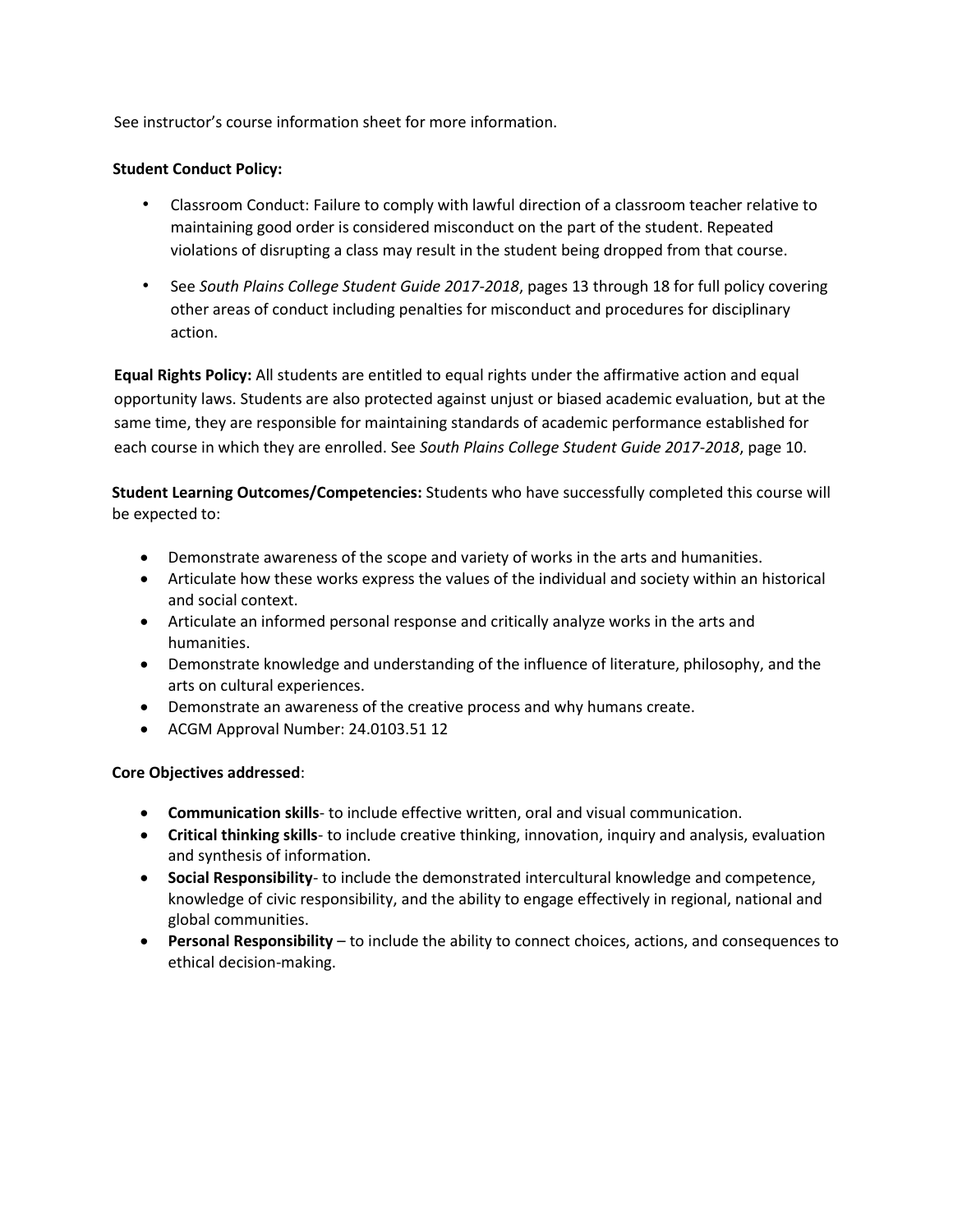## **Course Specific Information HUMA 1301**

## **Instructor: Juvencio Portillo**

## **Office Hours:** By appointment

**Cell Phone**: You may text me at this number (936) 230-4411. Please remember to identify yourself and the course in which you are enrolled.

## **Email address**[: jportillo@southplainscollege.edu](mailto:jportillo@southplainscollege.edu)

**Thank You:** I want to thank you in advance for the time and hard work that you will put into this learning experience. One of the keys to being successful in college is to maintain communication with your instructor. Feel free to call or e-mail if I can help you be successful in this course. I wish you all the luck this semester and hope the grade you achieve in this course will reflect the effort you put into it.

# **Policies and Important Information**

**Student Responsibility:** It is your job, as a student, to know the rules of student conduct laid out in the Catalog and Student Guide, all other South Plains College policies which impact you laid out in the Catalog, and the policies laid out in this syllabus. It is also your job to check email, blackboard, and the calendar of due dates regularly to make sure that you are keeping up with your work.

**Classroom etiquette:** It is rude to be physically in class, but not engaged in the class and paying attention. It is a distraction to me and your classmates. I allow the use of computers for taking notes only, but reserve the right to restrict the use of computers or disallow the use of computers in the class if I observe inappropriate use of computers, including but not limited to: checking email, browsing the internet, checking Facebook, registering for classes, etc. This is IMPORTANT! Cell phones should be silenced or turned off during class. Behaviors that are inappropriate include, but are not limited to: use of cell phones, reading the newspaper, reading material for other classes, talking while other people are speaking, sleeping in class, making offensive/bigoted remarks, and taking pictures of any portion of the class (remember your classmates have the same FERPA privacy rights as you do!). It is not acceptable to take pictures of PowerPoint slides as a substitute for taking notes. You are not allowed to record class (voice or video) without my permission.

**Attendance Policy**: See college catalog. Class roll will be taken during each class meeting and a record of attendance will be maintained. You will be responsible for the material presented in class as well as the assigned material from the textbooks.

**Administrative Drop Policy:** Due to Financial Aid and South Plains College requirements for participation/attendance a student who fails to attend 5 classes during the semester may be dropped with a grade of "X" from the course. Similarly if a student fails to turn in two of the major assignments (i.e. tests, projects, or quizzes), he/she may be dropped with a grade of "X" from the course.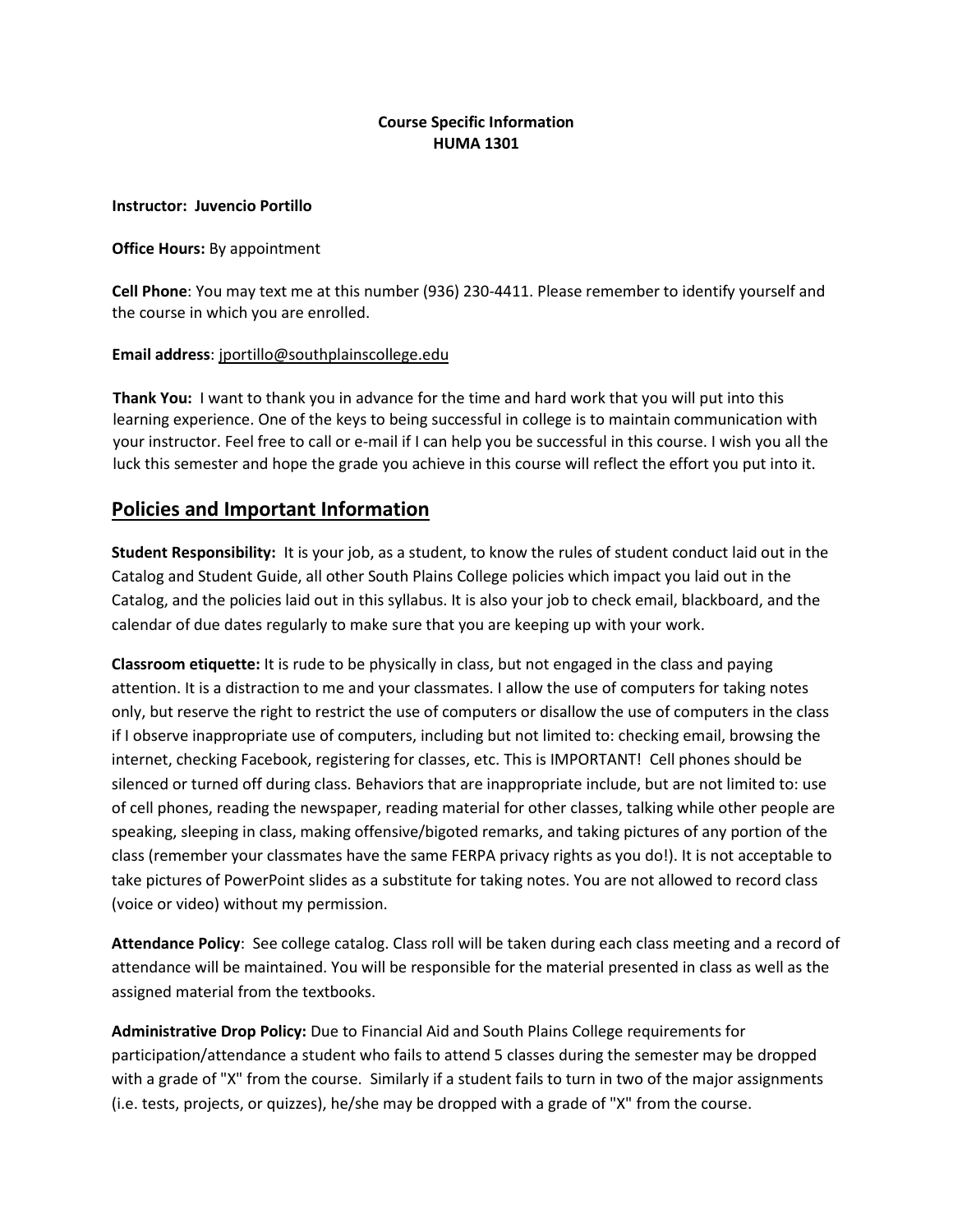**Tardiness:** Being late does not constitute being absent but it is very disruptive and rude to come to class late so allow enough time in your schedule to arrive a few minutes early to class. If you do arrive late, quietly take a seat closest to the entrance. Also, it is your responsibility to sign the roll sheet or you will be counted absent.

**Late work**: No late work is accepted in this course.

**Blackboard:** Blackboard is the computer software used to deliver this cours[e.](https://southplainscollege.blackboard.com/webapps/portal/frameset.jsp) It is essential that you have reliable access to the Internet. It is not necessary to purchase or own your own computer but you should have a backup plan in place should you encounter computer problems. There are open computer labs available to all enrolled SPC students on all campuses. Should you encounter technical difficulties contact the instructor first, and/or the SPC technical support. Also you may contact blackboard@southplainscollege.edu or call (806) 894-9611, ext. 2180. Be sure to include course and section number information when contacting technical support.

# **ASSIGNMENTS**

## **1.Journals (50 points each; Total of 200 points)**

There will be four journal-based projects in this class. Each one will require that you reflect on and apply material from class focused on starter questions that I provide to you. These journals will go beyond your ability to remember the concepts and focus on your ability to think critically about the material and relevant issues. Starter questions will be initially provided during lecture and later posted to Blackboard. If you miss the announcement in class, you may get it from a classmate or wait until it is posted to Blackboard. The first three journals will be due on exam days (journal one due on the day of exam 1, etc.), but the fourth one will be due the last day of presentations. See tentative schedule below.

## **2. Pearson REVEL chapter quizzes (30 points each; Total of 300 points)**

The required book for this class is an e-textbook. Access to this e-textbook involves the purchase of an access code. Within each chapter of the e-textbook, there is a chapter quiz, worth 30 points. The best 10 chapter quizzes (out of 12 required chapters) will be worth up to 300 points toward your final grade. The schedule of due dates is in the tentative schedule below.

## **3. Exams (100 points each; Total of 400 points)**

There will be four exams this semester. The fourth exam (final exam) will count the same as the first three and will not be cumulative. All exams may include a mix of any of the following types of questions: multiple choice, True/False, matching, fill in the blank, short answer/essay. The listing of exam dates is in the tentative schedule below. For all exams, you will be required to place all belongings at the front of the room and you will not be permitted to have notes, cell phones, smart watches, hats, or sunglasses at your desk. *If you arrive late to an exam and any of your classmates have already finished the exam and left the room, you will not be permitted to take the exam***.** If you miss an exam and can document an excusable reason, then you will be permitted to take a make-up exam. You must take that make-up exam within one week of the original exam (or within one week of when you are able to return to school according to your documentation).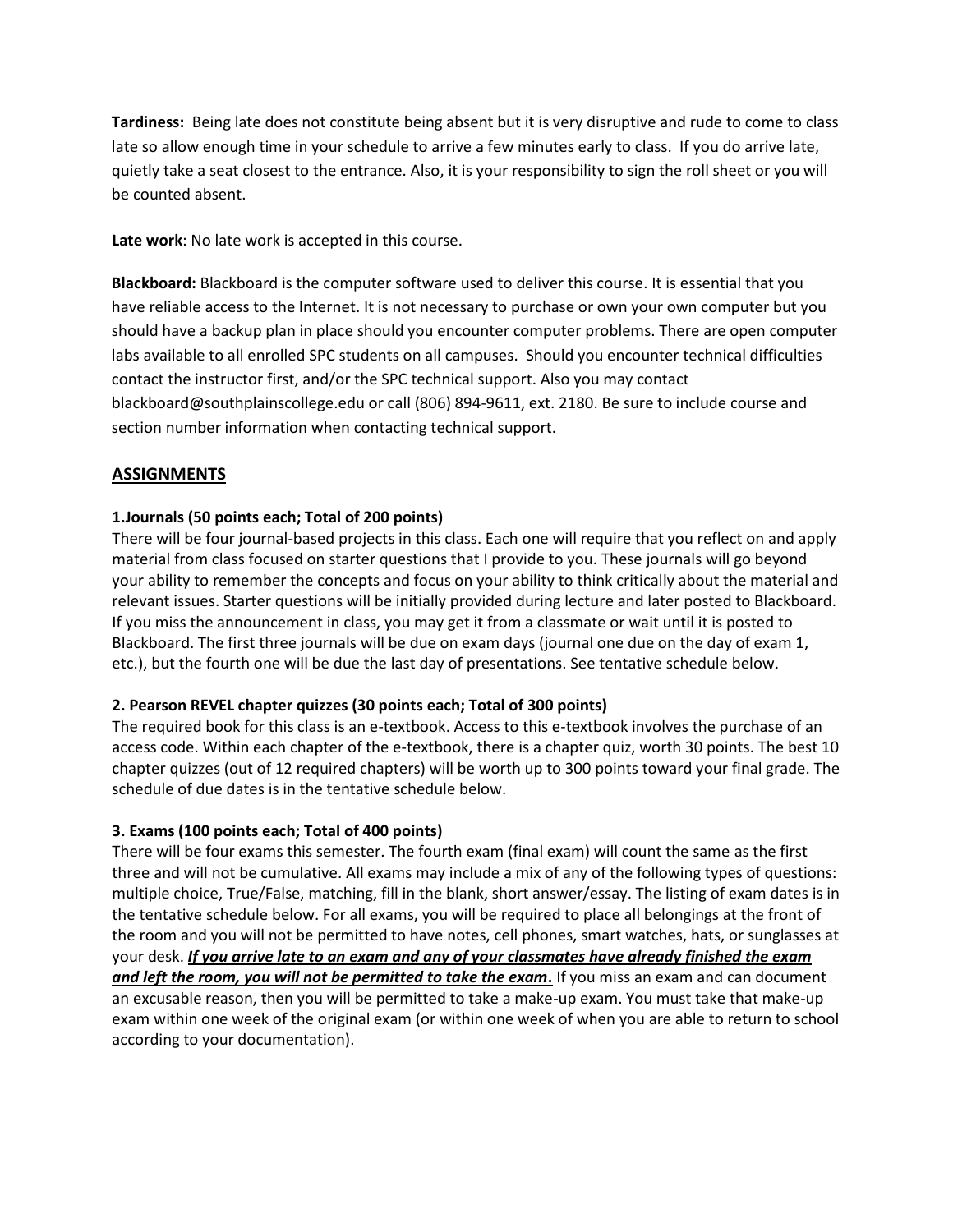## **4. Presentation (100 points)**

Each student will give a presentation focusing on the topic they find most interesting. This presentation will be given during the last three classes (Nov. 29th, Dec. 4th, and Dec. 6th). Students will have the opportunity to sign up for their presentation day during the first two weeks of class. The goal of this presentation is for you to go beyond the textbook and teach your classmates about something that belongs with the topics of this course. Citing outside sources will be required. If you do not present on your assigned day, you will not receive any points, except in the case of students who have an excused absence and schedule a make-up presentation. Additional detailed instructions will be provided on Blackboard and discussed in class

**Extra Credit:** Extra credit points may be earned based on class participation for a maximum of 50 points a semester.

**All written assignments should be presented using the conventions of Standard Written English.**

## **Final Grade Calculation**

You final grade will be determined as follows

| Pearson REVEL chapter quizzes | 300 points |
|-------------------------------|------------|
| Journals                      | 200 points |
| Exams                         | 400 points |
| Presentation                  | 100 points |
|                               |            |

Total 1000 points

Your letter grade will be based on the following percentages:

| A |
|---|
| R |
| C |
| D |
|   |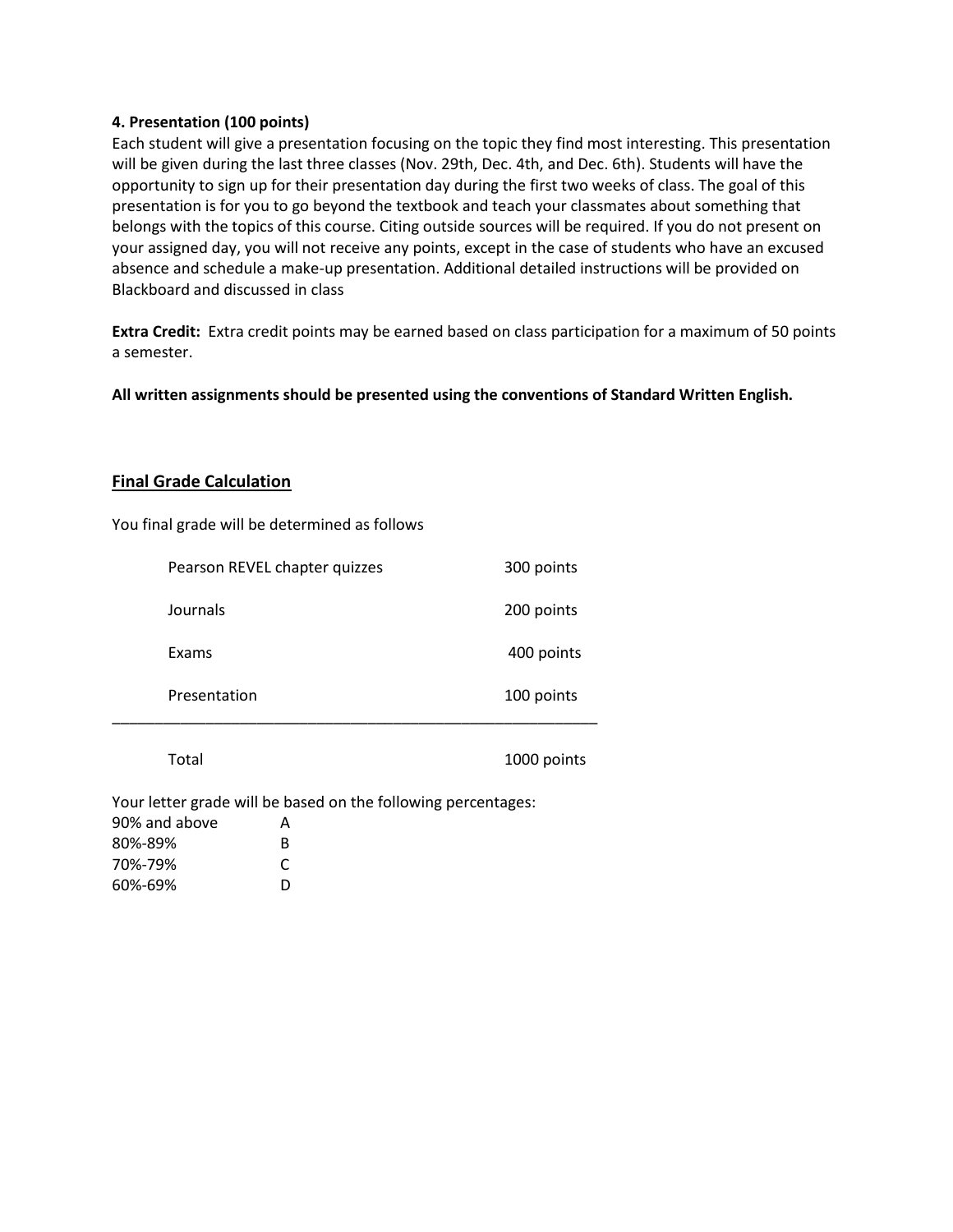# **Tentative Schedule:**

Please note that you are responsible for any schedule changes announced via Blackboard, SPC email, or announced verbally in class.

| Date     | <b>Topic</b>                      | <b>Reading Due</b> | <b>Work Due</b>     |  |
|----------|-----------------------------------|--------------------|---------------------|--|
| Aug. 28  | Introductions                     |                    |                     |  |
|          | The Humanities: A Shining         |                    |                     |  |
| Aug. 30  | Beacon                            | Chapter 1          |                     |  |
| Sept. 4  | Labor Day Holiday-no class        |                    |                     |  |
| Sept. 5  | Quiz due by 11:59pm               |                    | Chap. 1 Revel Quiz  |  |
| Sept. 6  | <b>Critical Thinking</b>          | Chapter 2          |                     |  |
| Sept. 11 | <b>Critical Thinking</b>          |                    |                     |  |
| Sept. 12 | Quiz due by 11:59pm               |                    | Chap. 2 Revel Quiz  |  |
|          | Myth and the Origin of            |                    |                     |  |
| Sept. 13 | Humanities                        | Chapter 3          |                     |  |
| Sept. 18 | Myth and the Origin of Humanities |                    |                     |  |
| Sept. 19 | Quiz due by 11:59pm               |                    | Chap. 3 Revel Quiz  |  |
| Sept. 20 | Happiness                         | Chapter 12         |                     |  |
| Sept. 25 |                                   |                    | Exam #1; Journal #1 |  |
| Sept. 27 | Literature                        | Chapter 4          |                     |  |
| Oct. 2   | Literature                        |                    |                     |  |
| Oct. 3   | Quiz due by 11:59pm               |                    | Chap. 4 Revel Quiz  |  |
| Oct. 4   | Art                               | Chapter 5          |                     |  |
| Oct. 9   | Art                               |                    |                     |  |
| Oct. 10  | Quiz due by 11:59pm               |                    | Chap. 5 Revel Quiz  |  |
| Oct. 11  | Music                             | Chapter 6          |                     |  |
| Oct. 16  | <b>Music</b>                      |                    |                     |  |
| Oct. 17  | Quiz due by 11:59pm               |                    | Chap. 6 Revel Quiz  |  |
| Oct. 18  |                                   |                    | Exam #2; Journal #2 |  |
| Oct. 23  | Theater                           | Chapter 7          |                     |  |
| Oct. 25  | Theater                           |                    |                     |  |
| Oct. 26  | Quiz due by 11:59pm               |                    | Chap.7 Revel Quiz   |  |
| Oct. 30  | Cinema                            | Chapter 9          |                     |  |
| Nov. 1   | Cinema                            |                    |                     |  |
| Nov. 2   | Quiz due by 11:59pm               |                    | Chap. 9 Revel Quiz  |  |
| Nov. 6   | Freedom                           | Chapter 16         |                     |  |
| Nov. 8   | Freedom                           |                    |                     |  |
| Nov. 9   | Quiz due by 11:59pm               |                    | Chap. 16 Revel Quiz |  |
| Nov. 13  |                                   |                    | Exam #3; Journal #3 |  |
| Nov. 15  | Religion                          | Chapter 10         |                     |  |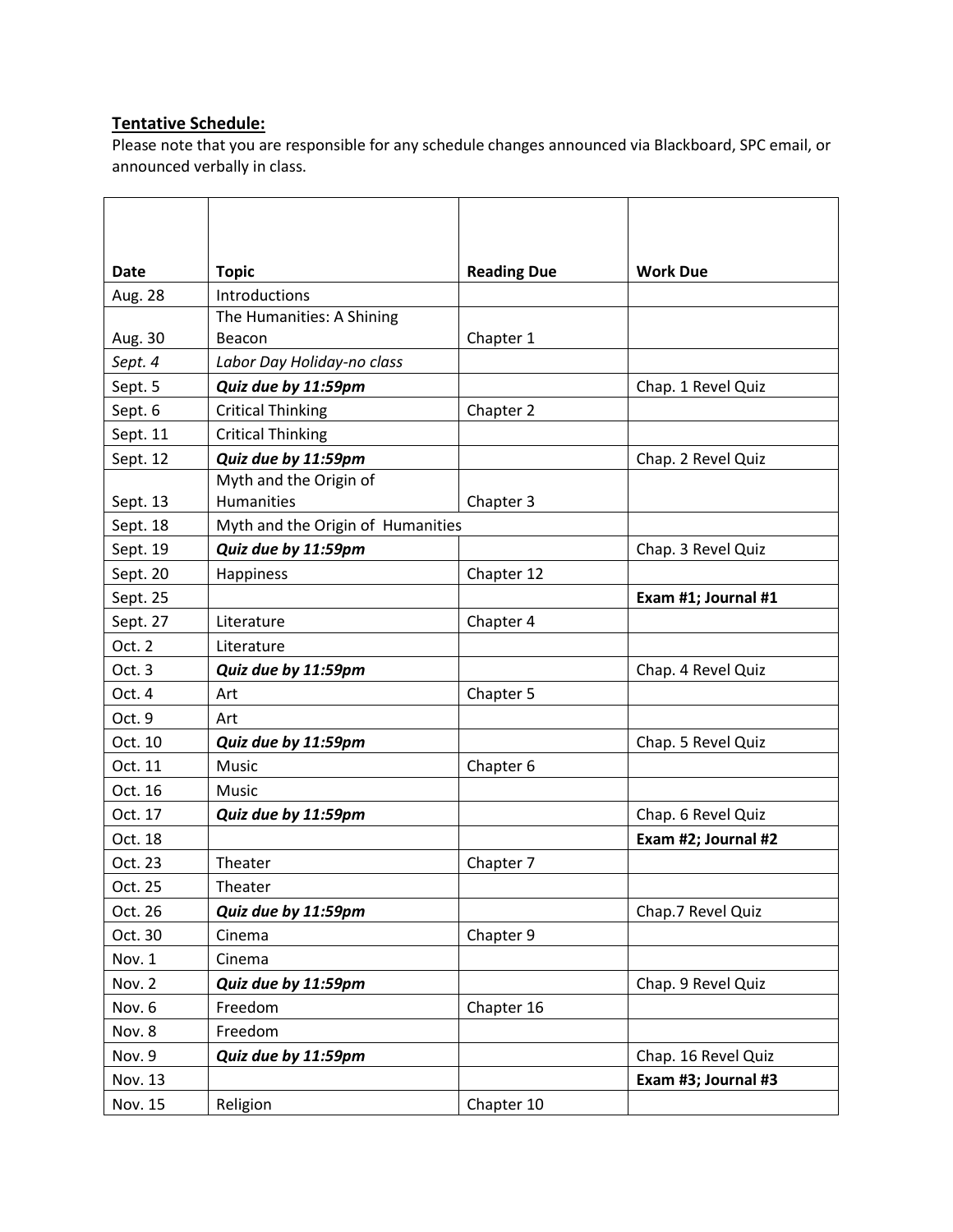|            | Last day to drop a course        |            |                     |
|------------|----------------------------------|------------|---------------------|
| Nov. 16    | Quiz due by 11:59pm              |            | Chap. 10 Revel Quiz |
| Nov. 20    | Morality                         | Chapter 11 |                     |
| Nov.21     | Quiz due by 11:59pm              |            | Chap. 11 Revel Quiz |
| Nov. 22-24 | Thanksgiving Holiday-no class    |            |                     |
| Nov. 27    | Love                             | Chapter 13 |                     |
| Nov.28     | Quiz due by 11:59pm              |            | Chap. 13 Revel Quiz |
| Nov. 29    | Presentations                    |            |                     |
| Dec. 4     | Presentations                    |            |                     |
| Dec. 6     | Presentations                    |            | Journal #4          |
|            | Arrive at your regular classroom |            |                     |
|            | at the Final Exam Time. Do not   |            |                     |
| Dec. 11    | be late to this exam!            |            | Exam #4             |